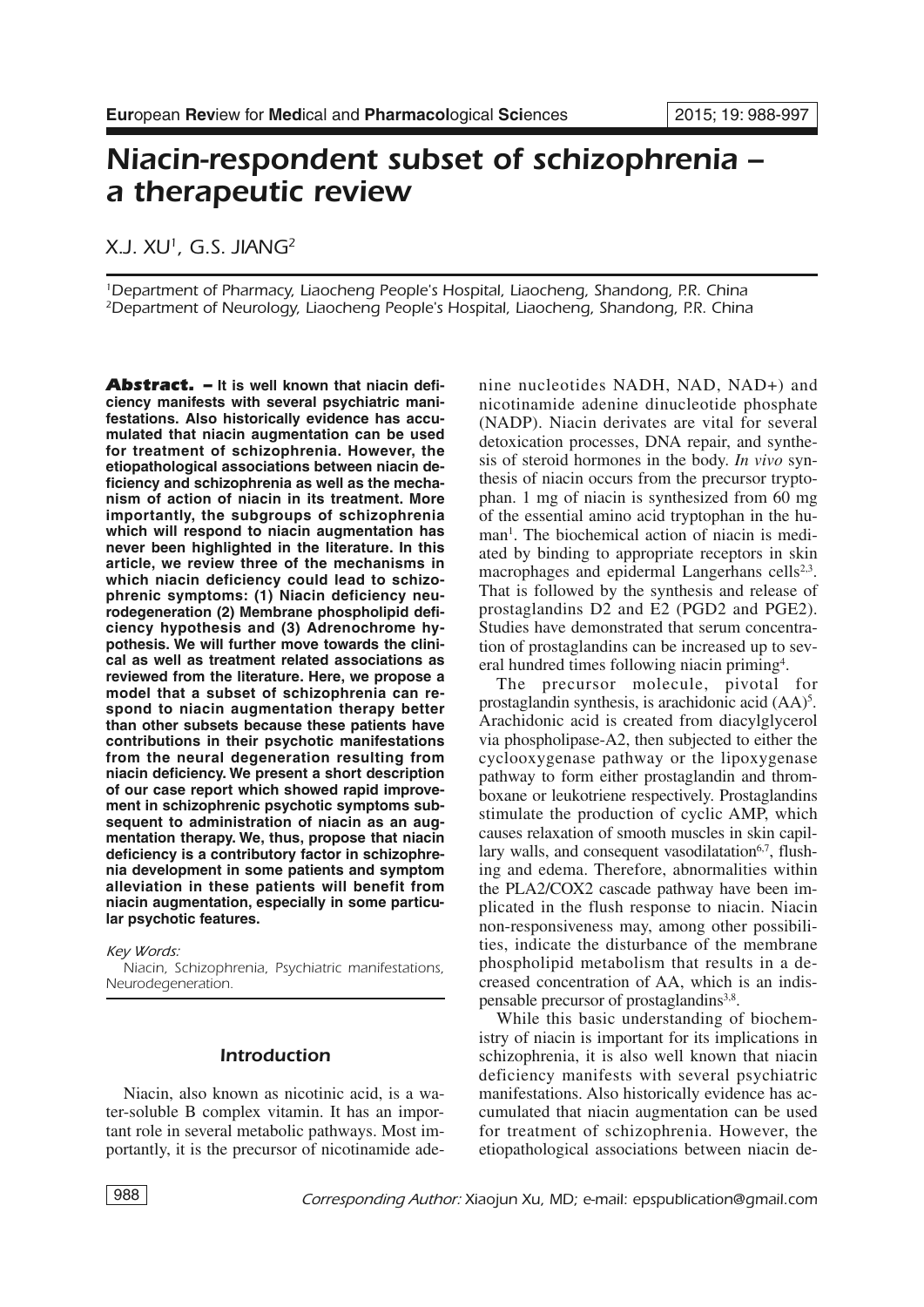ficiency and schizophrenia as well as the mechanism of action of niacin in its treatment. More importantly, the subgroups of schizophrenia which will respond to niacin augmentation has never been highlighted in the literature. In this proposal, we review three of the mechanisms in which niacin deficiency could lead to schizophrenic symptoms: (1) Niacin deficiency neurodegeneration (2) Membrane phospholipid deficiency hypothesis and (3) Adrenochrome hypothesis. We will further address the clinical as well as treatment related associations as reviewed from the literature. Here, we propose a model that a subset of schizophrenia can respond to niacin augmentation therapy better than other subsets because these patients have contributions in their psychotic manifestations from the neural degeneration resulting from niacin deficiency. In this model we will cite examples from our case report which deals with treatment of comorbid schizophrenia with clinical pellagra. We, thus, propose that niacin deficiency is a contributory factor in schizophrenia development in some patients and symptom alleviation in these patients will benefit from niacin augmentation, especially in some particular psychotic features.

#### *Niacin Deficiency Basis of Schizophrenia: a Review of Mechanisms of Degeneration*

The idea that schizophrenia is a progressive disorder was introduced by Kraepelin E (1856- 1926), a concept which he named as *"Dementia praecox,"* implying a progressive deterioration from which recovery was not possible. It was earlier believed that the course of schizophrenia was always progressive and improvement was not possible. On examining the clinical course of the disorder, we see that some patients have a deteriorating rather than a static course; a subgroup of patients has a chronic course with multiple exacerbations. The likelihood of deterioration correlates with the number of periods and the duration of positive symptoms<sup>9</sup>.

A longer duration of untreated psychosis (DUP) predicts a poorer outcome, which raises the possibility of e neurotoxic effects of untreated psychosis consequently leading to neurodegeneration. It has, thus, also been proposed that early treatment with antipsychotic medications may arrest this progression. Long DUP predicted worse response to medications, higher relapse risk, and mixed association with other outcome measures<sup>10,11</sup>. This indicates that a pathological process is occurring in the brain, against which drugs played a protective role. It is also seen that patients appear to take longer to recover and show less complete recovery over successive episodes of this illness $^{12}$ .

Longitudinal neuroimaging studies using techniques like MRI have been done. Longitudinal studies show changes that occur in the brain after the illness has begun, thereby, representing the effect of the illness on the brain $13$ . MRI studies, in which tissue classification was used, noted abnormal volume loss for the whole brain, total cortical, frontal, and temporal grey matter (GM) and progressive expansion of the lateral ventricles, as compared with findings in healthy control subjects<sup>14-21</sup>. Prospective brain MRI studies in patients with COS reveal a more striking progressive loss of total cerebral volume and total and regional cortical GM volumes during childhood and adolescence, as compared with findings in healthy control subjects<sup>22,23</sup>.

In spite of these findings of progressive cortical GM loss and a subgroup of patients showing progressive deterioration the molecular/biochemical understanding of this neurodegenerative process remains unknown. Although it will be premature to conclude that niacin deficiency is the etiology of this progressive degeneration but it seems that this could contribute to the neurodegenerative process because of its ability to cause neurodegeneration in first place. Niacinamide has been long implicated in neuro-degenerative processes by various biochemical pathways. As elaborated by Fu et  $al<sup>24</sup>$ , there are at least five biochemical pathways through which niacin can affect the neural degeneration:

- **1.** The Tryptophan-Kyneurenic acid pathway;
- **2.** The mitochondrial ATP generation related pathways;
- **3.** The poly (ADP- ribose) polymerase (PARP) pathway;
- **4.** The BDNF-TRKB Axis abnormalities;
- **5.** The genetic influences of niacin deficiency.

These biochemical pathways are implicated in the neurodegenerative processes found in pellagra. Post mortem examination has revealed chromatolysis in such patients. Indirect evidence suggests that niacin antagonism is associated with evident neuroglial (especially astrocytic) degeneration and subsequent disturbances in signal transmission across neurons. On the other hand, the ultrastructural changes in the neurodegeneration in schizophrenia has been poorly characterized. In neuropathological reports of childhood schizo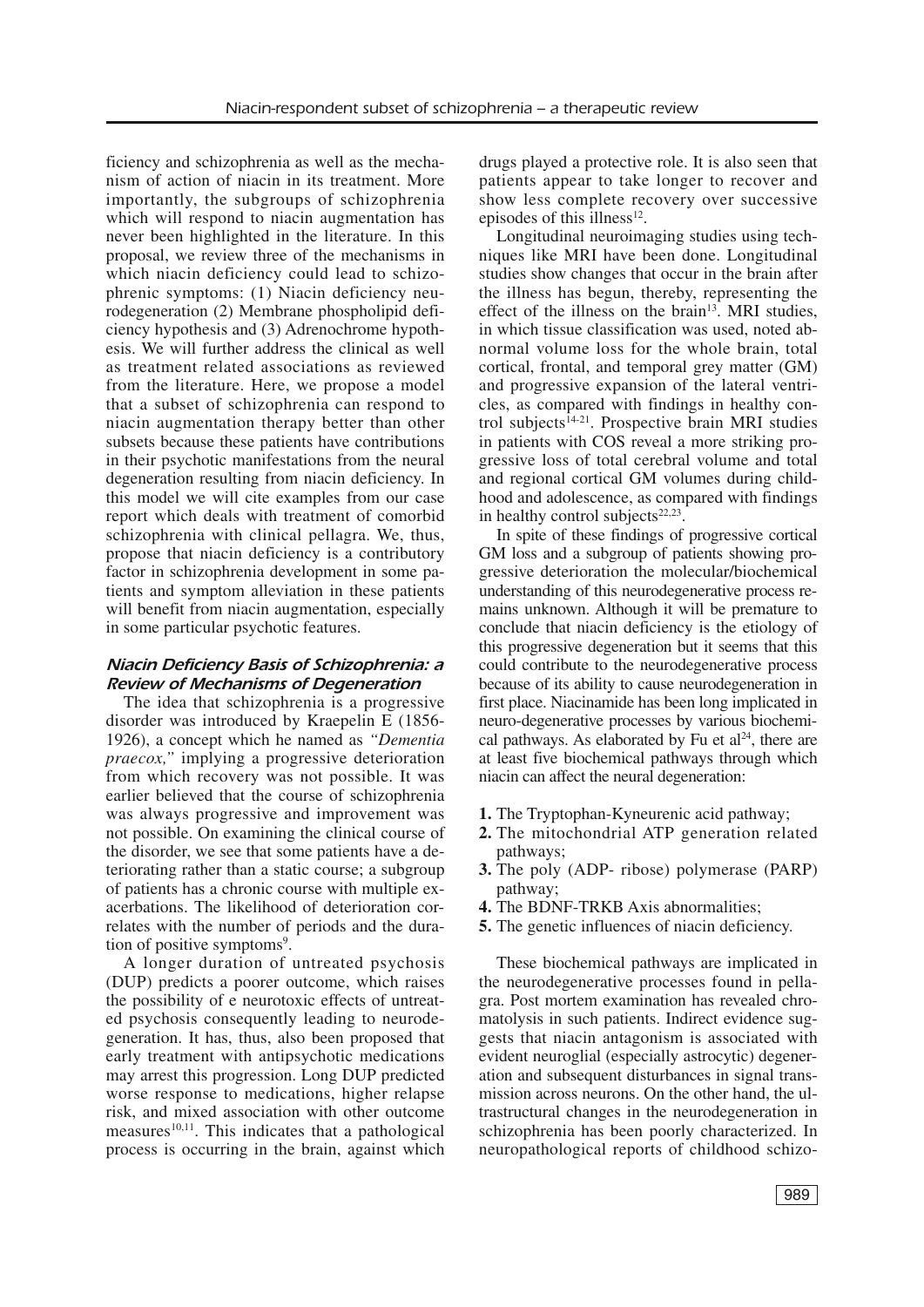phrenia central chromatolysis and gliosis in a restricted distribution of the brainstem and thalamus has been observed. Other neurodegenerative ultrastructural changes in schizophrenia patients have been observed, like loss of volume and cell number in the thalamus<sup>25-30</sup>, especially in the mediodorsal nucleus<sup>27,28</sup>. Synaptic degeneration in the thalamus<sup>29</sup>, reduced parvalbumin-immunoreactive thalamocortical projection neurons<sup>30</sup>.

Evidence has also steadily accumulated that cellular NAD, the concentrations of which can be modified by niacin or niacinamide administration, plays critical roles in metabolic regulation and repair<sup>14</sup>. In pharmacologic doses niacinamide is neuroprotective<sup>15</sup>. Such effects are potentially relevant to the pathogenesis or mitigation of schizophrenia.

#### *Niacin Deficiency Basis of Schizophrenia – the Membrane Phospholipid Dysfunction Theory*

Above mentioned neurodegeneration has been implicated in schizophrenic etiopathogenesis but the most appreciated theory of, the pathogenesis of schizophrenia has been that involving subtler forms of neural impulse transmission resulting from the disturbances of polyunsaturated fatty acids. Neuronal membranes are rich in docosahexaenoic acid (DHA) (~50%), particularly in the cytosolic portion of the phospholipid double layer (Singh M. Indian J Pediatr 2005; 72: 239- 242), indicating an important role of this fatty acid in the structure and function of neurons. Long chain polyunsaturated fatty acids (LC-PU-FAs) are essential for normal development, structure and function of the brain

The DHA/AA (n-3/n-6) ratio is an important indicator for the maintenance of an appropriate level of biological membrane fluidity. This membrane fluidity in turn is essential for ion channels function, membrane receptor activity, release of neurohormones. All these in turn are needed in. the signalling processes of every cell. The EFAs are a substrate for fatty acid desaturases and elongases that can metabolize them into forms with more unsaturated bonds and longer chains. These forms may be incorporated into membrane phospholipids.

The release of AA, 20:4n-6), docosahexaenoic acid (DHA, 22:6n 3) and other fatty acids from the membrane phospholipid molecules (which are structural components of biological membranes) constitutes a part of neuronal impulse transmission. The released fatty acids, particularly AA, and their derivates (prostaglandins,

leukotrienes, thromboxanes) are important signalling molecules, but these substances are also recognized as important mediators of inflammation. Fatty acids in the membranes are bound to the trivalent alcohol glycerol within the phospholipid molecules; during neuronal transmission they are released by the phospholipase (PLA) group of enzymes. AA and DHA are incorporated in the phospholipid molecules mostly at the position sn-2; in their release from the membrane the phospholipase A2 family (PLA2) is engaged. Cytosolic, calcium – dependent phospholipase A2 (cPLA2, product of PLA2G4A gene, 1q25) catalyzes mostly the release of AA, while calcium – independent phospholipase A2 (iPLA2, product of PLA2G6A gene, 22q13.1) participates in the release of DHA<sup>31</sup>. After releasing the fatty acid from the sn-2 position, the remaining lysophospholipid may act as an important signalling molecule as well as a mediator for phagocyte infiltration in the inflammatory response. Enzymes of the PLA2 family work in the areas of neuronal membranes that contain monoamine receptors and are directly linked to neurotransmission.

Numerous studies have indicated that a deficit of AA and n-3 group fatty acids in the membranes of peripheral and central cells of schizophrenic patients may be casually related to an increased activity of PLA2 enzymes $32-34$  although dietary factors<sup>23,35</sup>, effect of medications<sup>36</sup>, oxidative stress and desaturase abnormalities have also been suggested as causative factors of FA deficiencies. As a consequence of an increased PLA2 activity there would follow an increased release of LC-PUFAs from membrane phospholipids, increased synthesis of pro-inflammatory mediators (AA derivates), augmented peroxidation of lipids and free radicals formation; finally, resulting in an imbalance of membrane phospholipid fatty acids turnover.

Disruption of multiple neurotransmitters in schizophrenia (dopamine, serotonin, norepinephrine, epinephrine, glutamate, GABA-ergic) further supports the phospholipid hypothesis that places neuronal membranes and membrane – related processes in the center of the pathophysiology of this disease<sup>37</sup>.

In addition to these theoretical perspectives, there has been an accumulation of evidence in past few years regarding altered phospholipid metabolism in schizophrenia. These include:

**1.** Increased activity of pLA2 E, a vital enzyme for deacylation of phospholipid molecules and the release of fatty acids as mentioned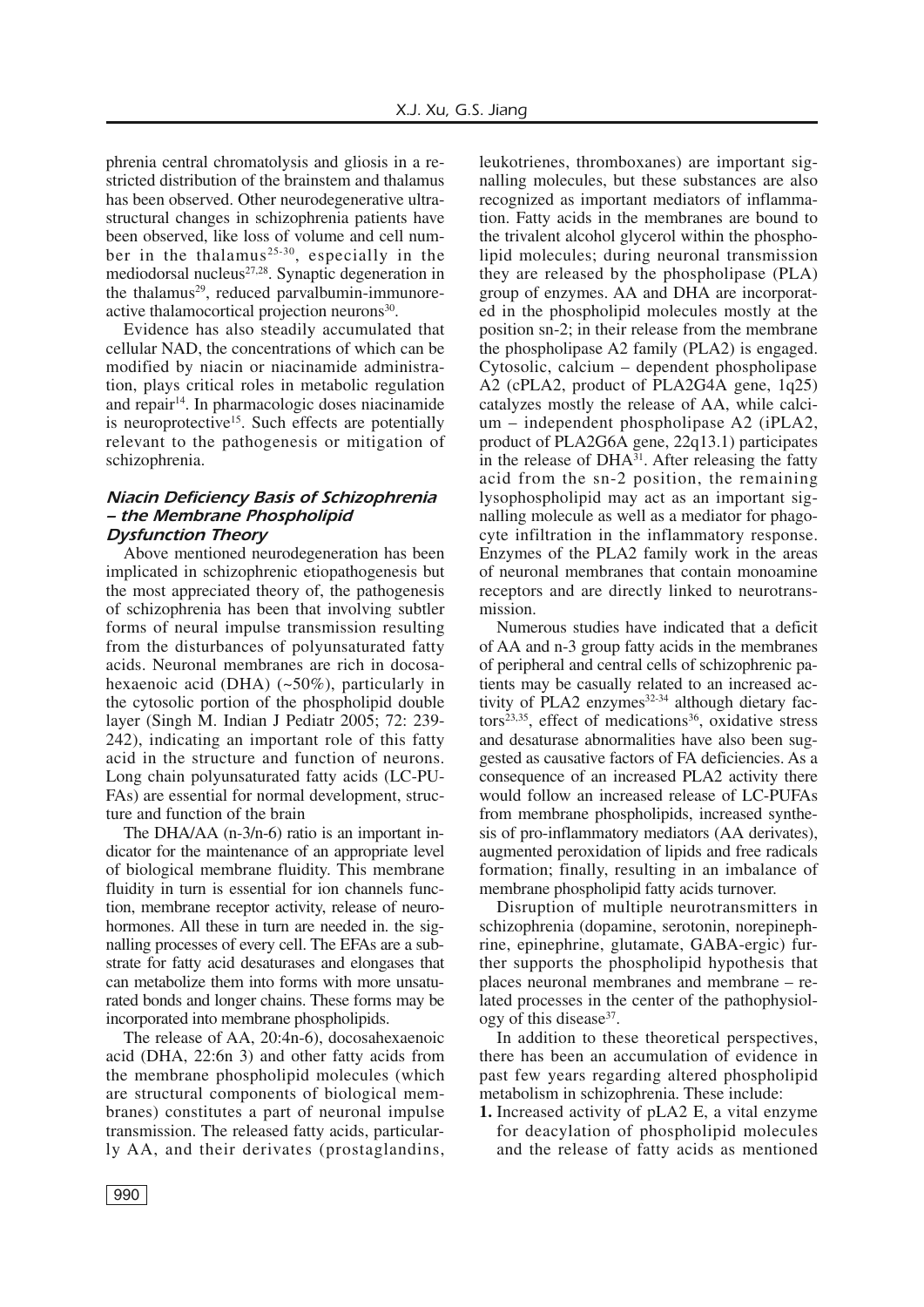above, has been observed in the serum, plasma, blood cells and brain tissue of schizophrenic patients<sup>32-34</sup>.

**2.** Peripheral cell membranes of patients with schizophrenia have reduced level of PUFAs (particularly AA and DHA that are abundant in the central nervous system)<sup>38</sup>.

An increase in the nervous cell's membrane phospholipid disintegration has been observed in various nuclear magnetic resonance images of untreated patients<sup>38,39</sup>. The role of DHA has also been recognized during pre-natal development. In the rat brain, the accumulation of DHA followed the period of active neurogenesis and synaptogenesis.

# *Niacin Deficiency Basis of Schizophrenia: the Adrenochrome Theory*

The adrenochrome theory of schizophrenia has been conceptualized, propounded and much worked up on by Hoffer, often known as the father of orthomolecular medicine. Hoffer et al proposed this theory after studying and researching the effects of substances such as mescaline, lysergic acid diethylamide (LSD), and amphetamines – substances which cause a clinical syndrome clinically indistinguishable from schizophrenia. Osmond and Hoffer<sup>40</sup> noted that mescaline had a similar chemical structure to that of adrenaline. Osmond and Hoffer<sup>41</sup> concluded that since both can be converted to indoles in the body, the potential schizophrenic toxin might be an Iindole derivative of adrenaline with similar neurochemical properties to that of mescaline or LSD. They eventually deduced that the schizophrenic toxin was an oxidized derivative of adrenaline known as adrenochrome. Since the early 1950s, the adrenochrome theory has been one of the most established and discussed theories in this field.

# *Following evidences are often cited as evidences of this theory:*

- **1.** Adrenochrome and its close relatives dopaminochrome (from dopamine) and noradrenochrome (from noradrenaline) – are present in the human brain<sup>42-42</sup>.
- **2.** These compounds probably induce a combination of neurotoxic and mind- mood-altering effects<sup>42-42</sup>.
- **3.** Reducing adrenochrome, dopaminochrome, and noradrenochrome is therapeutic for the treatment of schizophrenia<sup>45</sup>.

To reduce the production of adrenochrome, Hoffer and his team decided on the methyl acceptor vitamin B 3. This vitamin, previously used to treat pellagra (a disease clinically indistinguishable from schizophrenia) had relevant biochemical properties.

Hoffer and his team researched the metabolism of adrenaline<sup>46,47</sup>. They knew that the reaction involving noradrenaline to adrenaline required the addition of one methyl group. Because vitamin B 3 was known to function as a methyl acceptor, Hoffer's team theorized that an optimum dose of niacin might decrease the amount of noradrenaline that would be converted to adrenaline. Since adrenochrome was thought to be an oxidized derivative of adrenaline, vitamin B 3 could help reduce the quantity of adrenochrome by simply limiting the production of adrenaline.

Hoffer and his team also discovered an additional biochemical property of vitamin B 3 that would help to explain its therapeutic efficacy39,45,47 . Vitamin B 3 is a precursor to nicotinamide adenine dinucleotide, which is present in both oxidized (NAD) and reduced (NADH) forms in the body. In the brain, adrenaline loses one electron to become oxidized adrenaline. If enough NAD and NADH are available then the oxidized adrenaline is reconverted to adrenaline. These back and forth processes continue to occur inthe presence of sufficient vitamin B3 coenzymes. However, in the absence of sufficient NAD and NADH, the oxidized adrenaline loses additional electron and becomes adrenochrome. This last reaction is irreversible, and presumably occurs in much greater concentrations in the schizophrenic brain.

# *Niacin Deficiency Basis of Schizophrenia: the Clinical Correlation*

Although pellagra is a rare condition in present day scenario, previous scientific literature has shown that this condition may present with with several psychiatric features. Psychotic features although not very common can present in this condition. Rudin et al <sup>48</sup> has classified the psychiatric manifestations of niacin deficiency into three main types, which are (a) Schizophreniform, (b) Manic depressive types, and (c) Anxiety and depressive disorders. Schizophreniform manifestations include auditory hallucinations and persecutory delusions.

Presence of delusory parasitosis is a rare phenomenon in this deficiency state. This usually develops secondary to the patients' complaints of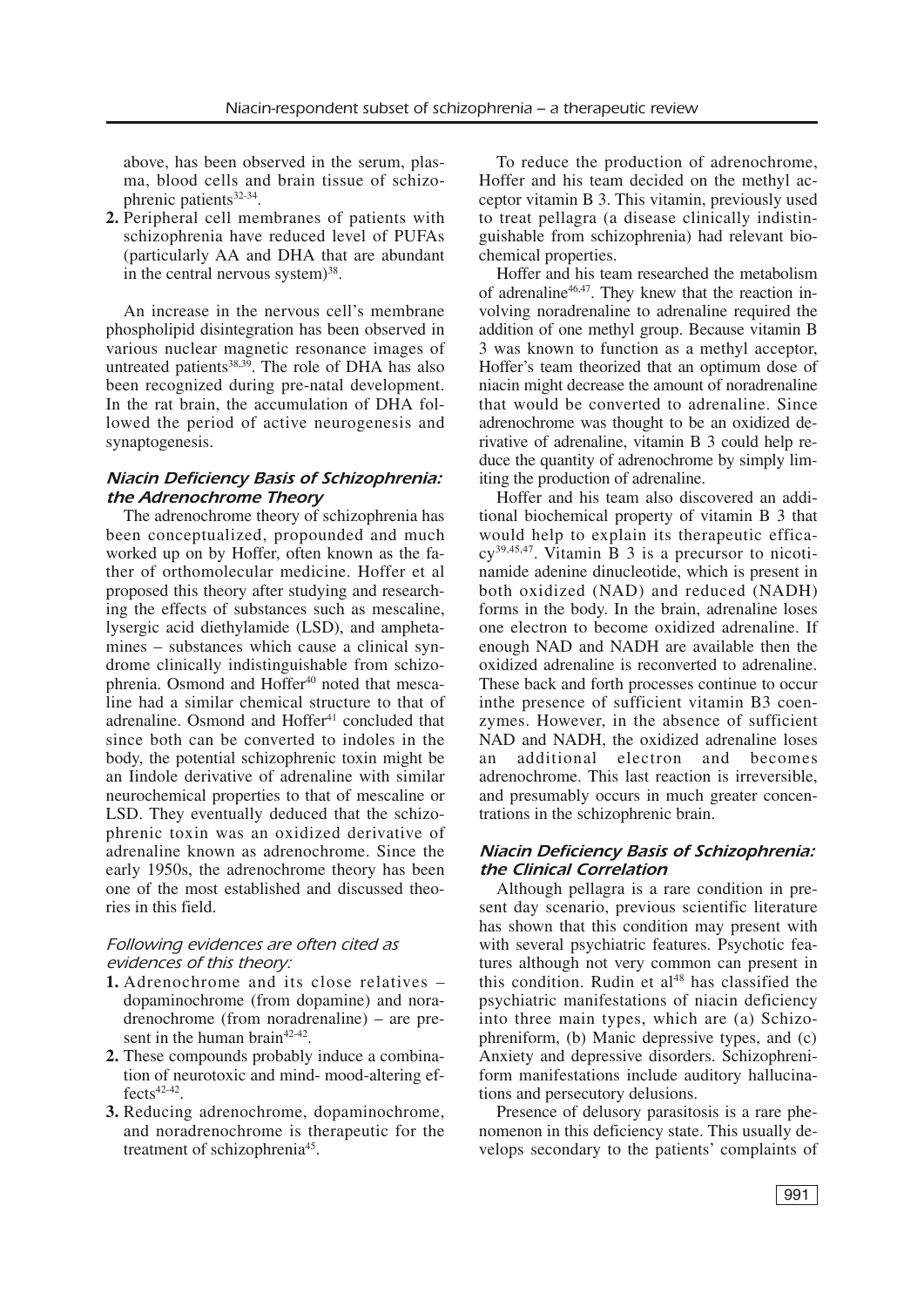pruritus and paraesthesias due to pellagra skin lesions. This is the reason why patients with such complaints are referred to a dermatologist rather than to a psychiatrist). However, from our case report, it seems that that such patients are also prone to develop delusory parasitic ideas independent of the skin lesions<sup>49</sup>. However, delusional parasitosis is known for its resistance to antipsychotic treatment. An autosomal dominant genetic disease characterized by psychiatric symptoms, and specifically cured by niacinamide, has been described<sup>50</sup>.

Present scientific literature reporting the effect of niacin on improvement of psychotic conditions is limited to only few case reports. Although the exact relation between nicotinic acid deficiency and pathogenesis of delusions or hallucinations is not clear, it is likely to involve subtle neuronal insult which can be explained by either of the above mentioned theories reduced niacin sensitivity is associated with greater functional impairment among patients with schizophrenia. These findings raise the possibility that a subset of schizophrenia patients possesses a biochemical abnormality that reduces niacin sensitivity in the skin and contributes to functional impairment from the disease.

Recently Messamore<sup>7</sup> conducted a study in which following psychiatric assessment, a Global Assessment of Functioning (GAF) score was assigned to each of 40 volunteers with schizophrenia. For each subject, the blood flow responses to several concentrations of topical methylnicotinate were recorded. Blood flow was measured objectively, using laser Doppler flowmetry. From the dose-response data, EC(50) values were derived. GAF scores were assigned without knowledge of the participants' niacin response data. The author found that there was a significant negative correlation between GAF scores and EC(50) values for methylnicotinate.

# *Niacin-Respondent Schizophrenia: the Treatment Based Model*

In the most cited study by Hoffer and Osmond, the authors had treated schizophrenic patients treated with nicotinic acid in 1952 and found that 10 years later, 12 (75%) did not require any further treatment in hospital, 4 had required a total of six admissions, but none were in hospital 10 years later. Based on this data, they concluded that 75% of the treated group had achieved a 10-year-cure rate as compared to 37% of a comparison group.

Early studies $51,52$  have attempted to use niacin as an augmenting agent for the treatment of schizophrenia with positive results. In recent past, there have been several study reports like this showing that nicotinic acid based treatment is effective in schizophrenia patients<sup>30,31,40,41</sup>. The first report on the therapeutic use of vitamin B 3 for schizophrenia53 was presented in 1952 at the Saskatchewan Committee on schizophrenia. At this meeting, eight cases were presented, each demonstrating favorable effects from giving 1-10 g vitamin B 3, and, in the majority of cases, equal amounts of vitamin C.

After a more involved pilot study demonstrated excellent therapeutic responses to vitamin B 3<sup>52</sup>, the first North American double-blind, placebocontrolled experiment was undertaken to assess whether or not this vitamin was effective for schizophrenia. The study, which began in 1952 but was not published until 1957, involving 31 acute schizophrenic patients who were each randomized to placebo, niacinamide, or niacin<sup>53</sup>. They were given 1 g three times daily for 30 days, and then were followed for one year. After one year, the patients given vitamin B 3 with the standard treatments at that time had more than double the recovery rate (80%) compared to patients in the placebo group (33%). In their second double-blind, placebo-controlled experiment, Hoffer and his team used only niacin and placebo<sup>53</sup>. The study lasted 33 days and involved 82 patients (43 in the placebo group and 39 in the niacin group). Vitamin B 3 once again contributed significantly to the recovery of acute schizophrenic patients. In the niacin group, 79.5 percent improved compared to 41.9 percent in the placebo group.

Other parameters evaluated by the team included the number of patients readmitted, the number of readmissions, the number of well or much improved patients, and the number of patients who were considered cured. This data involved the following groups of patients: (1) those who only took vitamin B 3 in the hospital and not in the community; (2) patients who did not take vitamin B 3 in the hospital but did take the vitamin when in the community; (3) patients who took vitamin B 3 in the hospital and community; and (4) patients who never took vitamin B 3. The results demonstrated that patients in the community who were taking niacin (groups 2 and 3) had more community years that were free of readmissions compared to patients not taking vitamin B  $3$  (groups 1 and 4) – 91 percent versus 62 percent of the community years free of readmissions.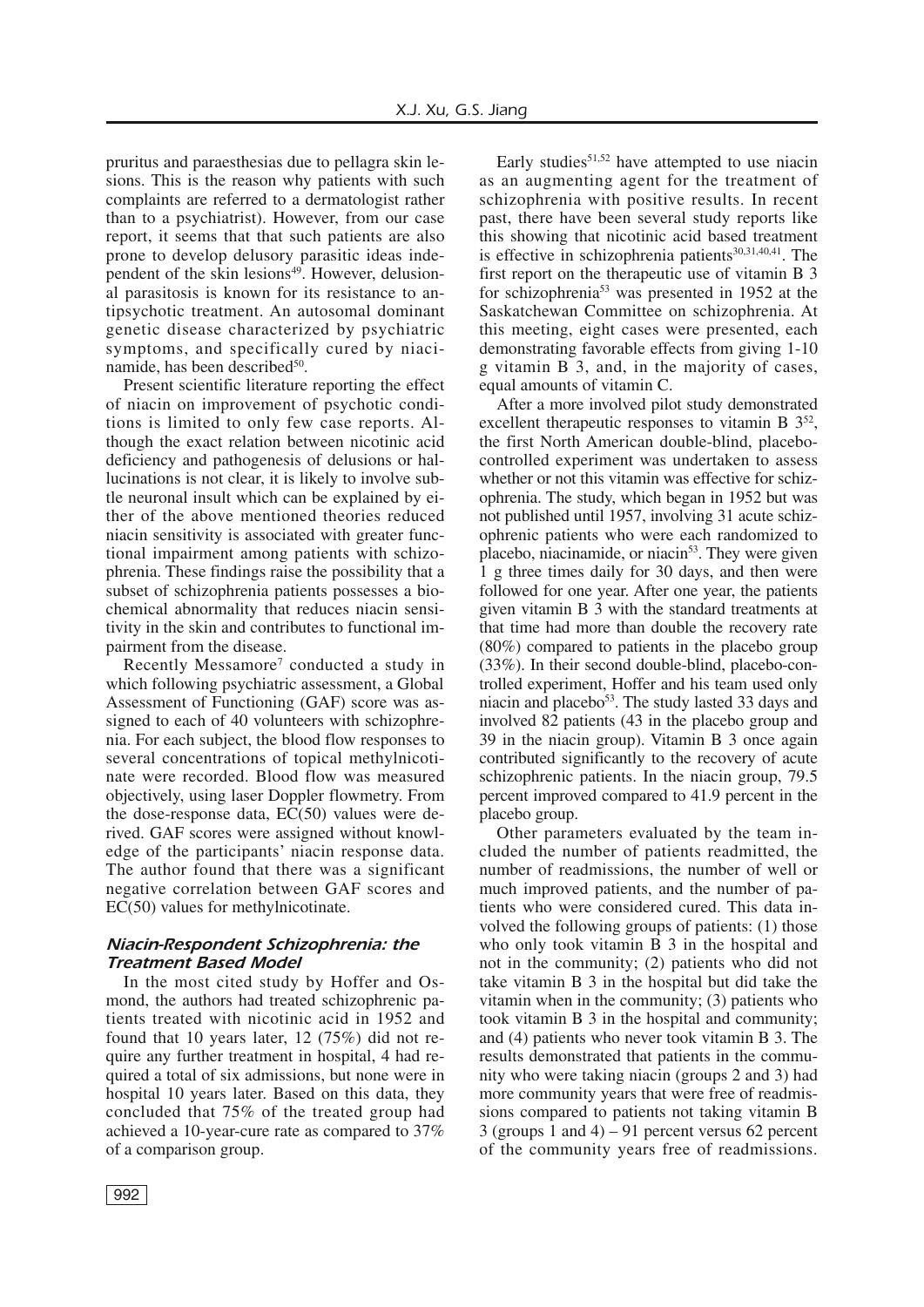| Schizophrenia<br>subset                                | Etiopathological<br>association<br>with Niacin                                                                                                                                                                   | <b>Clinical and treatment</b><br>related association<br>with Niacin                                                   | <b>Recommendations</b><br>for augmentation<br><b>Niacin</b>                                                           |
|--------------------------------------------------------|------------------------------------------------------------------------------------------------------------------------------------------------------------------------------------------------------------------|-----------------------------------------------------------------------------------------------------------------------|-----------------------------------------------------------------------------------------------------------------------|
| 1) Schizophrenia patients<br>with clinical/subclinical | Highly prone to<br>developing Pellagra<br>related neuropathology<br>and psychopathology                                                                                                                          | Early intervention helps<br>in both schizophrenia<br>and Pellagra treatment                                           | • Recommended in<br>clinical doses                                                                                    |
| 2) Patients with delusional<br>parasitosis             | Literature suggests that<br>delusional parasitosis<br>can be both secondary to<br>Pellagra skin lesions as<br>well as primary<br>psychopathology of<br>schizophrenic with Pellagra                               | Niacin augmentation<br>can lead to both<br>improvement in skin<br>lesions and schizophrenic<br>delusional parasitosis | • High dose Niacin<br>recommended                                                                                     |
| 3) Schizophrenia patients<br>with alcoholism           | • Delirium tremens as well<br>as alcoholic encephalopath y<br>present with psychoti features<br>which can precede<br>development of schizophrenia<br>• Alcoholism presents with<br>multiple vitamin deficiencies |                                                                                                                       | • Clinical doses of Niacin                                                                                            |
| 4) Patients with<br>impaired Niacin<br>flushing test   | • Impaired Niacin flushing<br>shows poor phospholipid<br>functioning due to<br>Niacin deficiency                                                                                                                 | Repetetion of the Niacin<br>flushing test after treating<br>with Niacin augmentation<br>shows improvement             | • High dose Niacin                                                                                                    |
| 5) Childhood onset<br>schizophrenia                    | • Neurodegener ative<br>pathology and progressive<br>nature of clinical picture<br>show its close association<br>with Pellagrous<br>neurodegener ation                                                           |                                                                                                                       | • Clinical dose of Niacin<br>• Long time therapy<br>with niacin<br>augmentation to<br>prevent chronic<br>degeneration |

*Table I.* Niacin respondent schizophrenia-the therapeutic model.

The entire niacin group (group 3) was readmitted 38 times for 67 readmissions (average 64 days per patient); whereas, the placebo/non-niacin group (group 4) was readmitted 36 times for 81 readmissions (average 147 days per patient). Once all the data was combined, the results revealed that the most five-year cures and best treatment responses were among the patients who took vitamin B 3 in the hospital and in the community.

The biggest follow-up study in this direction was performed by Hoffer<sup>53</sup>, who followed patients from 1953 to 1960, publishing a total of six double-blind, randomized controlled clinical trials. All trials confirmed the positive effects that vitamin B 3 had on the recovery of acute schizophrenic patients, and that the use of this vitamin substantially reduced patients' reliance on the health care system. In terms of treating chronic schizophrenic patients, Hoffer's early studies did not show a favorable response among chronic schizophrenic patients who were ill longer than one year. When Hoffer reviewed this problem more thoroughly, however, he discovered that the treatment duration was not long enough to have produced adequate results. Chronic patients required vitamin B 3 treatment for five or more years in order to derive observable benefits<sup>47,53</sup>.

In one study involving 32 chronic patients<sup>53</sup>, no patient responded to vitamin B 3 after two years of use. Nineteen patients discontinued the vitamin, while the remaining 13 patients continued with the vitamin treatment. Data was obtained for the years, 1956-1964. Of the patients not on niacin, the mean number of days spent in hospital was 691 compared to 79 in the niacin group. The proportion of time spent in the hospital was substantially less for the chronic patients who remained on the vitamin.

In a more recent analysis of 27 chronic schizophrenic patients who had been under treatment for at least 10 years, consistent treatment with vitamin B 3 produced the following results: 11 patients were able to work; two patients were able to marry and look after their families and homes; two patients were single mothers able to care for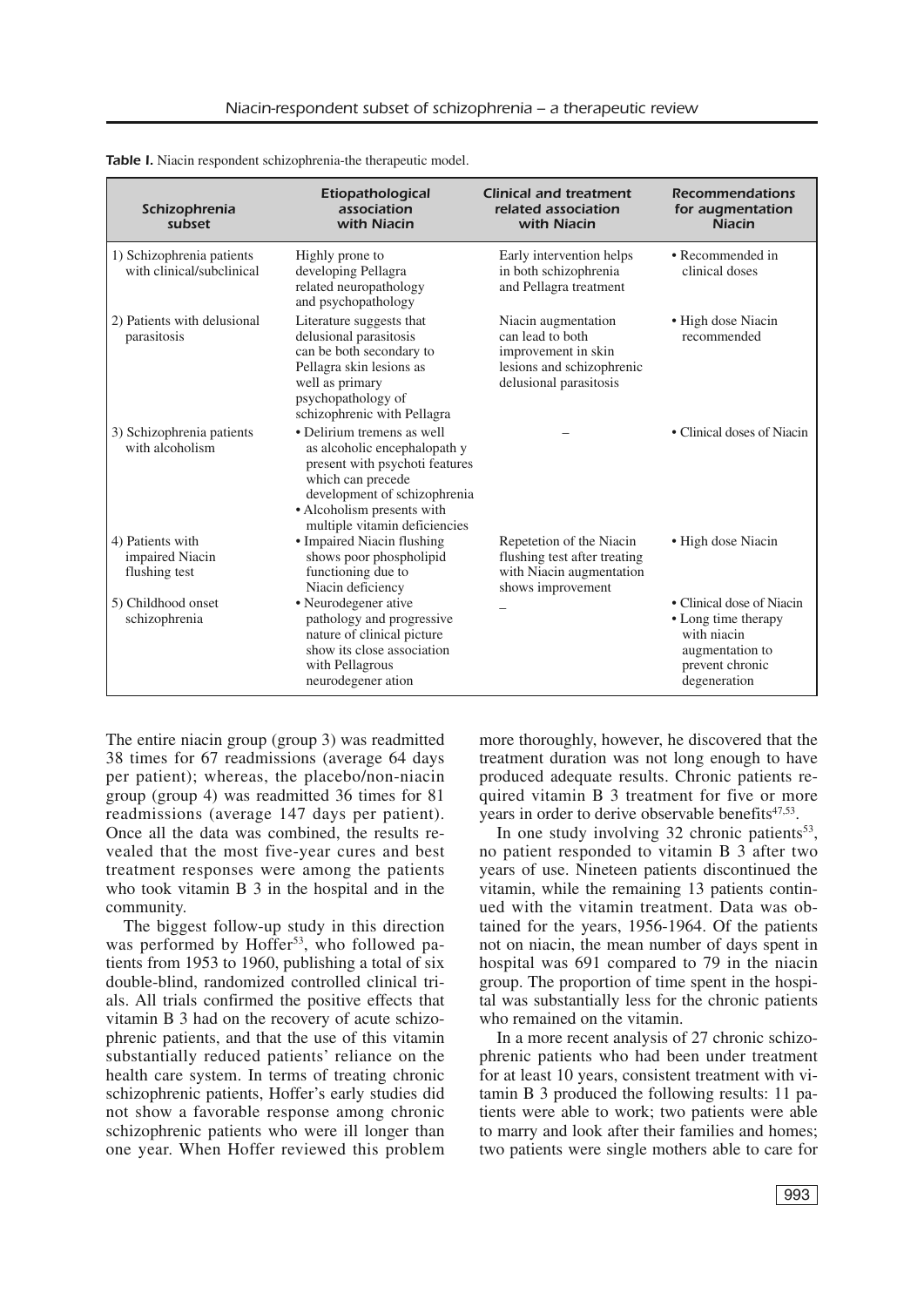their children; and three patients were able to manage their own businesses<sup>47</sup>. These results are remarkable when one considers the state of these patients prior to receiving optimal doses of vitamin B 3. The average age of these patients was 40, the majority of them were ill for seven years before they sought treatment from Hoffer, and all had been unresponsive to previous treatments.

#### *Niacin-Respondent Schizophrenia Subset – When Niacin Augmentation Will Help?*

The discussion till now has covered to topics of neuropathological, clinical and treatment based correlations of niacin and schizophrenia. In this section we will synthesize the whole concept of niacin-respondent subset of schizophrenia based on the previous sections. Recently there has been an appraisal of the importance of taking all the possible factors which influence the response to antipsychotics in Schizophrenia<sup>54</sup>. In this context, the role of niacin as an augmentation therapy requires a proper addressing. From the literature as well as from our own experiences, we can easily conclude that niacin is effective as an augmentation therapy in schizophrenia patients for multiple reasons. However, not all patients of schizophrenia respond to niacin augmentation therapy uniformly. It is, thus, important to identify the patient subgroup of schizophrenia who are more likely to responding to niacin augmentation. We can suggest here that negative symptoms in Schizophrenia result from cingulate cortex abnormalities and Niacin has been found to especially affect the kyneurenic pathway in Cingulate cortex of Schizophrenia patients<sup>55</sup>. Therefore, such patients can be especially benefitted from niacin augmentation. Literature review as well as our own experiences, suggest that there are some important features which suggest that such patients would respond to niacin augmentation. Here we try to point out some of these variables based on the etiopathological and treatment related associations that we discussed on previous sections.

# *Schizophrenia Patients With Clinical/ Subclinical Pellagra/Chronic Malnutrition*

Schizophrenia patients often present with vitamin deficiencies. Such patients, may present with clinical/subclinical pellagra<sup>49</sup>. Such patients often present with schizophrenic symptoms. Such patients may especially be benefitted by niacin augmentation not only for the treatment of pellagra but also for the treatment of schizophrenic symptoms. Patients with chronic malnutrition presenting with schizophrenia are especially important subgroup for niacin augmentation for the same reason.

# *Patients With Delusional Parasitosis*

Delusional parasitosis is a rare finding in schizophrenia. It has been often seen in association with skin lesions and thus such patients are more likely to visit a dermatologist rather than psychiatrist. A case reported by present authors<sup>49</sup> was a significant addition to the scientific literature in this field. We found that the patient with overt clinical pellagra had delusional parasitosis and this delusion responded to the addition of niacin in the treatment. This could have been both because of the skin lesions as well as due to the pschopathology. In either of the situation, our patient responded to the niacin augmentation showing that delusional parasitosis especially in association with clinically evident pellagra should be treated with niacin augmentation in addition to antipsychotics. We, thus, propose that delusional parasitosis is an important component of schizophrenia patients for which niacin augmentation should be tried.

In a placebo-controlled comparative study by Ramsay et al 56 , it was found that, while no significant differences were seen in total Brief Psychiatric Rating Scale (BPRS) scores prior to commencement of the clinical trial, statistically significant improvement in 'emotional withdrawal' was seen only with nicotinamide and not with placebo.

#### *Schizophrenia Patients with Alcoholism*

Alcoholism is a common comorbidity of schizophrenia. In alcoholism, it may be difficult to differentiate between delirium tremens and psychosis but as Ishii and Nishihara<sup>57</sup> point out, alcoholic pellagra presenting with psychosis may be actually indicator of future development of schizophrenia. Neurodegeneration is a common feature in chronic alcoholism<sup>18</sup>. However, more important association between alcoholism and schizophrenia is because of the multivitamin deficiency commonly associated with alcoholism<sup>53</sup>.

# *Patients with Impaired Niacin Flushing Test*

Several studies<sup>2,56</sup> have demonstrated an impaired and even absent niacin flushing response in schizophrenia patients which has not been replicated in other psychiatric group of patients. Hoffer observed that treatment with high doses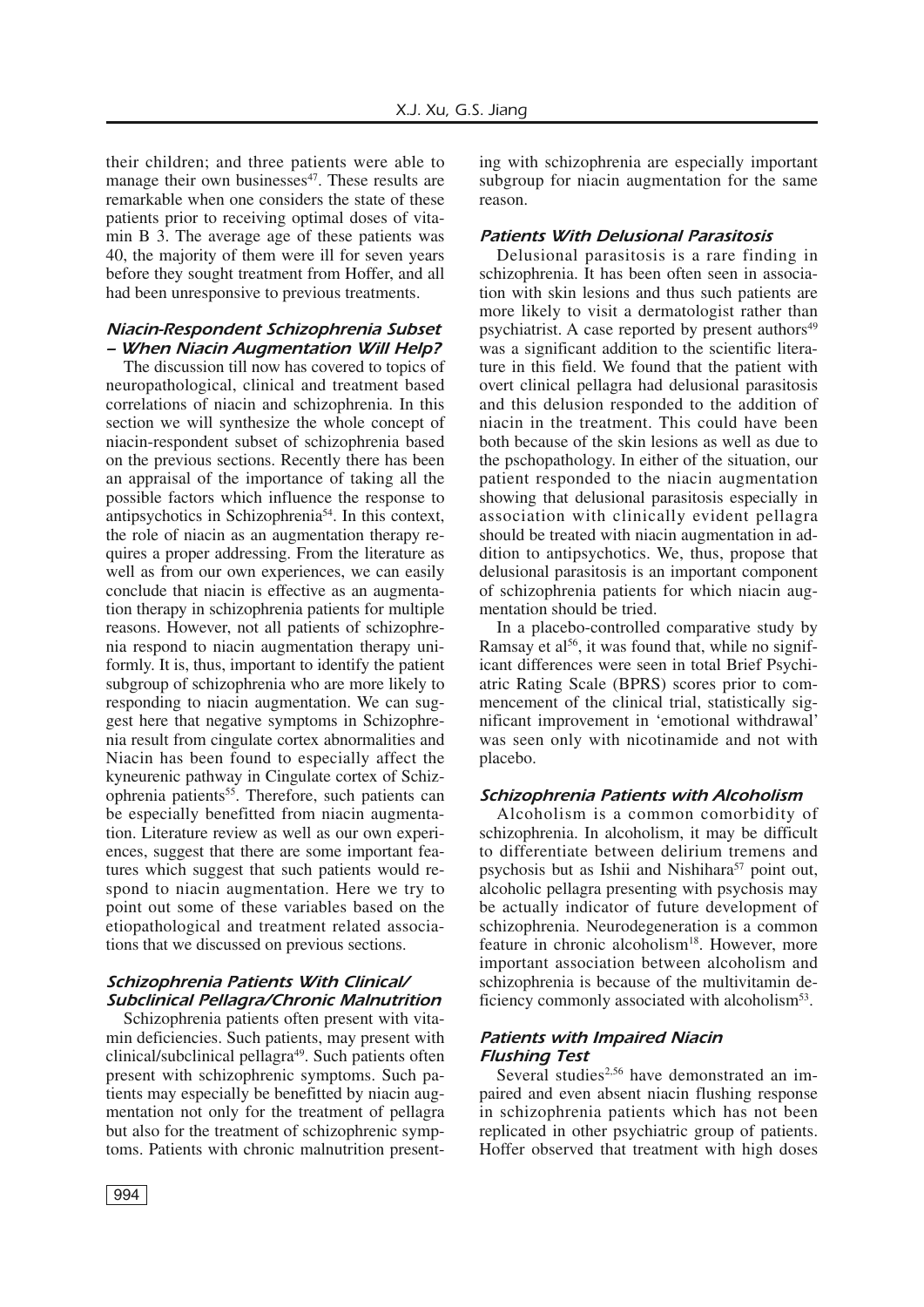of the non-flush NAD precursor, nicotinamide, resulted in recovery from acute schizophrenia similar to recovery from pellagra dementia. Restoration of the nicotinic acid-mediated flush response correlates with niacin-mediated recovery from schizophrenia58 (infact, the first reports of impaired niacin response was observed while being treated with niacin by Hoffer. It was a double-blind, placebo-controlled experiment, in which Hoffer and his team used only niacin and placebo. The study lasted 33 days and involved 82 patients (43 in the placebo group and 39 in the niacin group). Vitamin B3 once again contributed significantly to the recovery of acute schizophrenic patients. In the niacin group, 79.5 percent improved compared to 41.9 percent in the placebo group.

#### *Childhood-onset Schizophrenia*

Childhood-onset schizophrenia is an important subgroup which needs to be addressed not only because of the possible effects of niacin augmentation but also because of its poor prognostic course. Especially, the neurodegenerative changes similar to pellagra has been reported in Childhood-onset schizophrenia.

#### *Conclusions*

Niacin deficiency seems to be an important contributor in the development of the clinical picture of schizophrenia. Studies and sparse case reports indicate that niacin augmentation could help a subset of patients suffering from schizophrenia. These patients could benefit from an early intervention of addition of therapeutic doses of schizophrenia in addition to ongoing treatment.

#### –––––––––––––––––-––– *Conflict of Interest*

The Authors declare that there are no conflicts of interest.

# *References*

- 1) *JACOBSON EL*. Niacin.LinusPaulingInstitute.2007tp://lpi.oregonstate.edu/infocenter/vitamins/niacin/
- 2) *BOSVELD-VAN HAANDEL L, KNEGTERING R, KLUITER H, VAN DEN BOSCH RJ.* Niacin skin flushing in schizophrenic and depressed patients and healthy controls. Psychiatry Res 2006; 143: 303-306.
- 3) *KERR M, COTTON S, PROFFITT T, MCCONCHIE M, MARKULEV C, SMESNY S, MCGORRY P, BERGER G.* The topical niacin sensitivity test: an inter- and intrarater reliability study in healthy controls. Prostaglandins Leukot Essent Fatty Acids 2008; 79: 15-19.
- 4) *HUDSON CJ, LIN A, COGAN S, CASHMAN F, WARSH JJ.* The niacin challenge test: clinical manifestation of altered transmembrane signal transduction in schizophrenia? Biol Psychiatry 1997; 41: 507- 513.
- 5) *MACLEAN R, WARD PE, GLEN I, ROBERTS SJ, ROSS BM*. On the relationship between ethyl nicotinate induced skin flush and fatty acids levels in acute psychosis. Prog Neuropsychopharmacol Biol Psychiatry 2003; 27: 927-933.
- 6) *HUDSON C, GOTOWIEC A, SEEMAN M, WARSH J, ROSS BM*. Clinical subtyping reveals significant differences in calcium-dependent phospholipase A2 activity in schizophrenia. Biol Psychiatry 1999; 46: 401-405.
- 7) *MESSAMORE E*. Niacin subsensitivity is associated with functional impairment in schizophrenia. Schizophr Res 2012; 137: 180-184.
- 8) *GLEN AI, COOPER SJ, RYBAKOWSKI J, VADDADI K, BRAYSHAW N, HORROBIN DF.* Membrane fatty acids, niacin flushing and clinical parameters. Prostaglandins Leukot Essent Fatty Acids 1996; 55: 9-15.
- 9) *WYATT RJ.* Neuroleptics and the natural course of schizophrenia. Schizophr Bull 1991; 17: 325- 351.
- 10) *PERKINS DO, GU H, BOTEVA K, LIEBERMAN JA.* Relationship between duration of untreated psychosis and outcome in first-episode schizophrenia: A critical review and meta-analysis. Am J Psychiatry 2005; 162: 1785-1804.
- 11) *MALLA AK, BODNAR M, JOOBER R, LEPAGE M.* Duration of untreated psychosis is associated with orbitalfrontal grey matter volume reductions in first episode psychosis. Schizophr Res 2011; 125: 13- 20.
- 12) *KESHAVAN MS.* Development, disease and degeneration in schizophrenia: a unitary pathophysiological model. J Psychiatr Res 1999; 33: 513-521.
- 13) *SHENTON ME, DICKEY CC, FRUMIN M, MCCARLEY RW*. A review of MRI findings in schizophrenia. Schizophr Res 2001; 49: 1-52.
- 14) *MATHALONH, SULLIVAN EV, LIM K, OPFEFFERBAUM A*. Progressive brain volume changes and the clinicalcourse ofschizophreniain men: a longitudinal magnetic resonance imaging study. Arch Gen Psychiatry 2001; 58; 148-157.
- 15) *WEINBERGER DR, MCCLURERK*. Neurotoxicity, neuroplasticity, and magnetic resonance imaging morphometry: what is happening in the schizophrenic brain? Arch Gen Psychiatry 2002; 59: 553-558.
- 16) *DE LISI LE, SAKUMA M, TEW W, KUSHNER M, HOFF AL, GRIMSON R.* Schizophrenia as a chronic active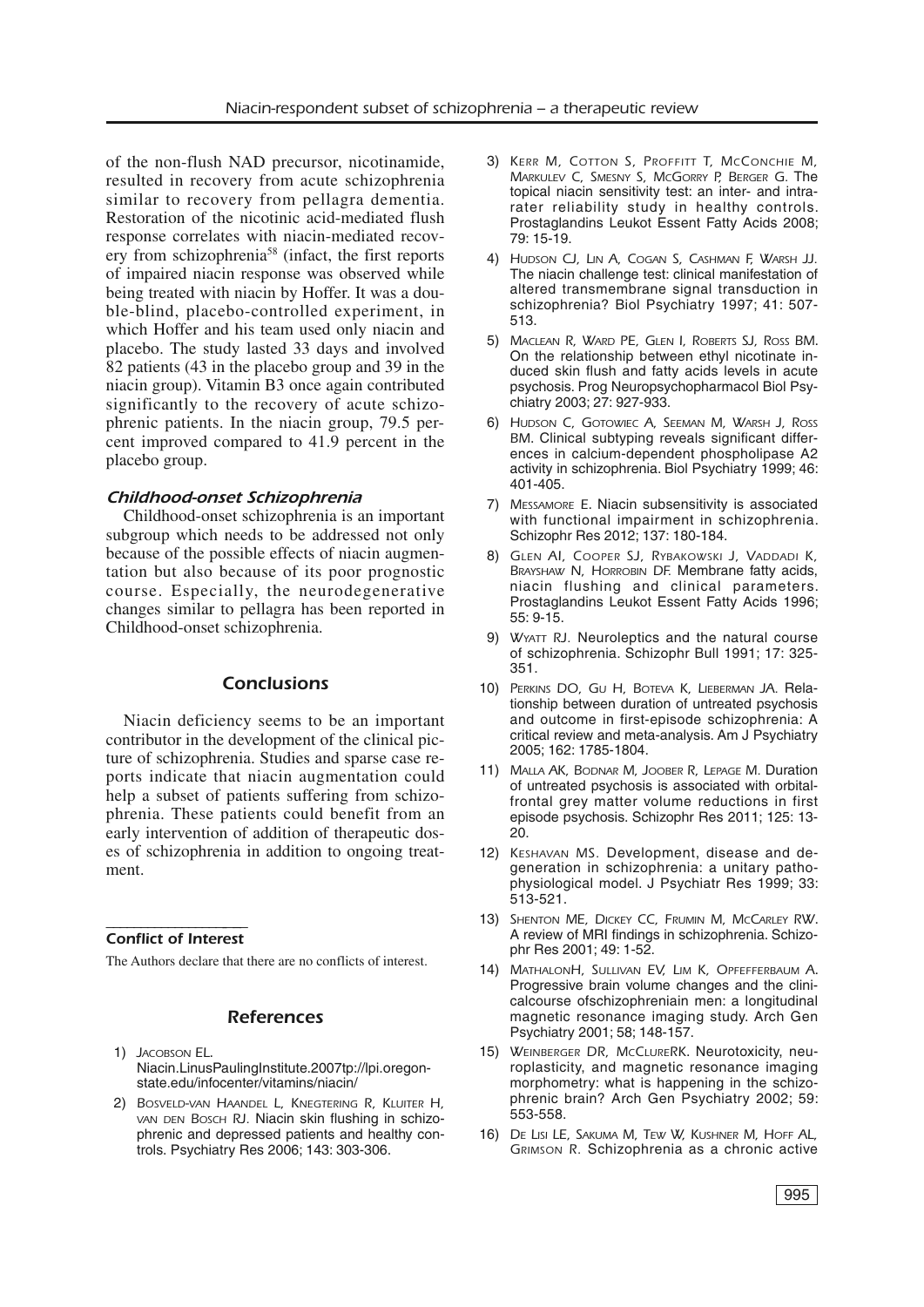brainprocess:a study of progressivebrain structural changesubsequent to the onset of schizophrenia. Psychiatry Res 1997; 74: 129-140.

- 17) *GUR RE, COWELL P, TURETSKY BI, GALLACHER F, CANNON T, BILKER W, GUR RC*. A follow-up magnetic resonanceimaging study of schizophrenia: relationshipof neuroanatomical changes to clinical and neurobehavioral measures. Arch Gen Psychiatry 1998; 55: 145-152.
- 18) *CREWS FT, NIXON K*. Mechanisms of neurodegeneration and regeneration in alcoholism. Alcohol Alcohol 2009; 44: 115-127.
- 19) *HIRAYASU Y, SHENTON ME, SALISBURY DF, KWON JS, WIBLE CG, FISCHER IA, YURGELUN-TODD D, ZARATE C, KIKINIS R, JOLESZ FA, CARLEY RW*. Subgenual cingulate cortex volume in firstepisode psychosis. Am J Psychiatry 1999; 156: 1091-1093.
- 20) *LIEBERMAN J, CHAKOS M, WU H, ALVIR J, HOFFMAN E, ROBINSON D, BILDER R*. Longitudinal study of brain-Morphology infirst episode schizophrenia. Biol Psychiatry 2001; 49: 487-499.
- 21) *WOOD SJ, VELAKOULIS D, SMITH DJ, BOND D, STUART GW, MCGORRY PD, BREWER WJ, BRIDLE N, ERITAIA J, DESMOND P, SINGH B, COPOLOV D, PANTELIS C*. A longitudinal study of hippocampal volume in first episode psychosisand chronic schizophrenia. Schizophr Res 2001; 52: 37-46.
- 22) *RAPOPORT JL, GIEDD J, KUMRA S, JACOBSEN L, SMITH A, LEE P, NELSON J, HAMBURGER S*. Childhood-onset schizophrenia: progressive ventricular change during adolescence. Arch Gen Psychiatry 1997; 54: 897-903.
- 23) *RAPOPORT JL, GIEDD JN, BLUMENTHAL J, HAMBURGER S, JEFFRIES N, FERNANDEZ T, NICOLSON R, BEDWELL J, LENANEM ZIJDENBOS A, PAUS T, EVANS A*. Progressive cortical change during adolescence in childhoodonsetschizophrenia:a longitudinal magnetic resonance imaging study. Arch Gen Psychiatry 1999; 56: 649-654.
- 24) *FU LS, DORESWAMY V, PRAKASH R.* The biochemical pathways of central nervous system neural degeneration in niacin deficiency. Neural Regen Res 2014; 9: 1509-1513.
- 25) *BOGERTS B, FALKAI P, GREVE B, SCHNEIDER T, PFEIFFER U.* The neuropathology of schizophrenia. J Hirnforsch 1993; 34: 193-203.
- 26) *BOGERTS B*. The temporolimbic system theory of positive schizophrenic symptoms. Schizophr Bull 1997; 23: 423-435.
- 27) *PAKKENBERG B.* Pronounced reduction of total neuron number in mediodorsal thalamic nucleus and nucleus accumbens in schizophrenics. Arch Gen Psychiatry 1990; 47: 1023-1028.
- 28) *PAKKENBERG B*. The volume of the mediodorsal thalamic nucleus in treated and untreated schizophrenics. Schizophr Res 1992; 7: 95-100
- 29) *BLENNOW K, DAVIDSSON P, GOTTFRIES C, EKMAN R, HE-LIG M*. Synaptic degeneration in thalamus in schizophrenia. Lancet 1996; 348: 692-693.
- 30) *DANOS P, BAUMAN B, BERNSTEIN H, FRANZ M, STAUCH R, NORTHOFF G, KRELL D, FALKAI P, BOGERTS B*. Schizophrenia and anteroventral thalamic nucleus. Psychiatry Res Neuroimaging 1998; 82: 1-10.
- 31) *GREEN JT, ORR SK, BAZINET RP.* The emerging role of group VI calcium-independent phospholipase A2 in releasing docosahexaenoic acid from brain phospholipids. J Lipid Res 2008; 49: 939- 944.
- 32) *GATTAZ WF, KÖLLISCH M, THUREN T, VIRTANEN JA, KIN-NUNEN PK*. Increased plasma phospholipase-A2 activity in schizophrenic patients: reduction after neuroleptic therapy. Biol Psychiatry 1987; 22: 421- 426.
- 33) *KATZMAN M, CORNACCHI S, COONERTY-FEMIANO A, HUGHES B, VERMANI M, STRUZIK L, ROSS BM*. Methyl nicotinate-induced vasodilation in generalized social phobia. Neuropsychopharmacology 2003; 28: 1846-1851.
- 34) *BARBOSA NR, JUNQUEIRA RM, VALLADA HP, GATTAZ WF*. Association between BanI genotype and increased phospholipase A2 activity in schizophrenia. Eur Arch Psychiatry Clin Neurosci 2007; 257: 340-343.
- 35) *CALDER PC*. Polyunsaturated fatty acids and inflammation. Prostaglandins Leukot Essent Fatty Acids 2006; 75: 197-202.
- 36) *CHEN CT, GREEN JT, ORR SK, BAZINET RP.* Regulation of brain polyunsaturated fatty acid uptake and turnover. Prostaglandins Leukot Essent Fatty Acids 2008; 79: 85-91.
- 37) *DU BOIS TM, DENG C, HUANG XF*. Membrane phospholipid composition, alterations in neurotransmitter systems and schizophrenia. Prog Neuropsychopharmacol Biol Psychiatry 2005; 29: 878-888.
- 38) *ARVINDAKSHAN M, SITASAWAD S, DEBSIKDAR V, GHATE M, EVANS D, HORROBIN DF, BENNETT C, RANJEKAR PK, MA-HADIK SP*. Essential polyunsaturated fatty acid and lipid peroxide levels in never-medicated and medicated schizophrenia patients. Biol Psychiatry 2003; 53: 56-64.
- 39) *HOFFER A.* Niacin therapy in psychiatry. Charles Thomas, Springfield, IL, 1962.
- 40) *OSMOND H, HOFFER A.* Massive niacin treatment in schizophrenia. Review of a nine-year study. Lancet 1962; 1: 316-320.
- 41) *HOFFER A, OSMOND H*. Treatment of schizophrenia with nicotinic acid: a ten-year follow-up. Acta Psychiat Scand 1963; 40: 171-189.
- 42) *SMYTHIES J.* Endogenous neurotoxins relevant to schizophrenia. J R Soc Med 1996; 89: 679-680.
- 43) *SMYTHIES JR*. Oxidative reactions and schizophrenia: a review-discussion. Schizophr Res 1997; 24: 357-364
- 44) *SMYTHIES J.* The adrenochrome hypothesis of schizophrenia revisited. Neurotox Res 2002; 4: 147-150.